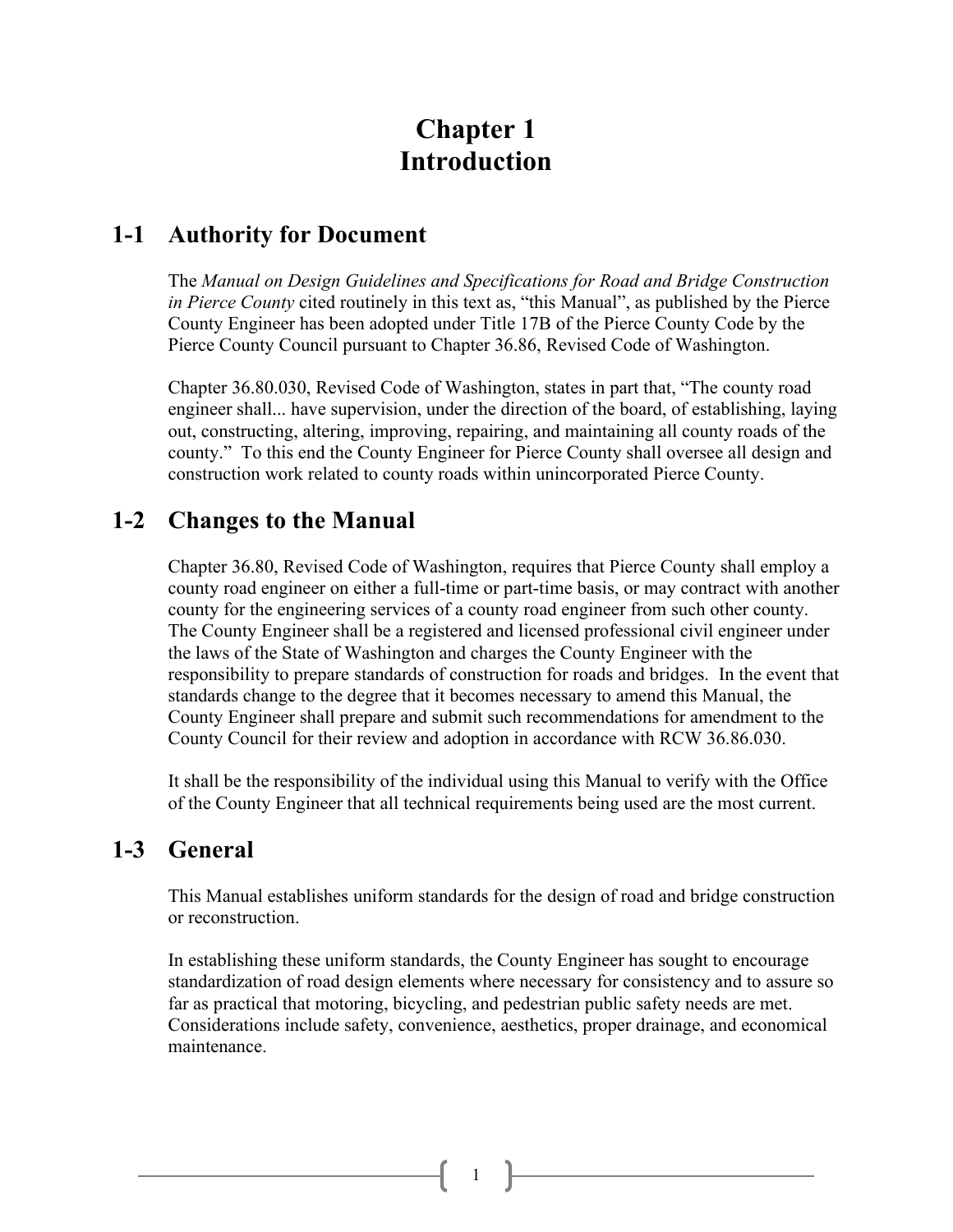The County's permitting and licensing activities require the adoption of specific, identifiable standards to guide individuals and entities in the administrative process of procuring the necessary County approval(s). Yet, the County must have flexibility to carry out its general duty to provide streets, roads, and highways for the diverse and changing needs of the traveling public and others who use the public right-of-way. Accordingly, this Manual is not intended to represent the legal standard by which the County's duty to the public is to be measured.

The decision to use a particular road design element at a particular location should be made on the basis of an engineering analysis of the location. Thus, while this Manual provides minimum requirements for design, it is not a substitute for professional engineering judgment. It is the intent that the provisions of this Manual be uniform standards for road design but may not be appropriate for all locations and existing conditions.

This Manual is intended to assist, but not to substitute for, competent work by design professionals. It is expected that each professional brings to each project the best of their skills and abilities. These uniform standards are also not intended to unreasonably limit any innovative or creative effort which could result in the more effective and appropriate combination of design, cost savings, or both.

The Engineer should take into account all available information and use the professional judgment that comes from training and experience to make the final design determination. There should be some record, not necessarily formal or cumbersome, of the matters that were considered during the design process that would justify the decisions that were made regarding the final project design.

In some cases where the proposed project does not easily fall within all the preferred design standards contained in this Manual, the Engineer is encouraged to have the design parameters for the project approved prior to submittal of the preliminary design plans. In this way the Engineer can avoid delays and increased project costs associated with the design deviation process during the project development stage.

The County Engineer will judge any proposed designs that depart from the requirements outlined in this Manual in accordance with the required deviation showings in 17B.10.090. The County Engineer will be the final authority in resolving disputes concerning questions of fact in connection with standards for road and bridge construction not directly covered by this Manual.

Approval of the County Engineer can be accomplished by submitting a request in writing to the Development Engineering Section of Planning and Land Services. Such submittal shall be completed by the applicant's engineer and shall include a narrative outlining the relevant facts of the matter and a justification supporting the request. The request when submitted must include four copies of the supporting documents (maps, drawings, calculations, etc.). The County Engineer shall make a final determination regarding the request and will provide a written response to the applicant's engineer.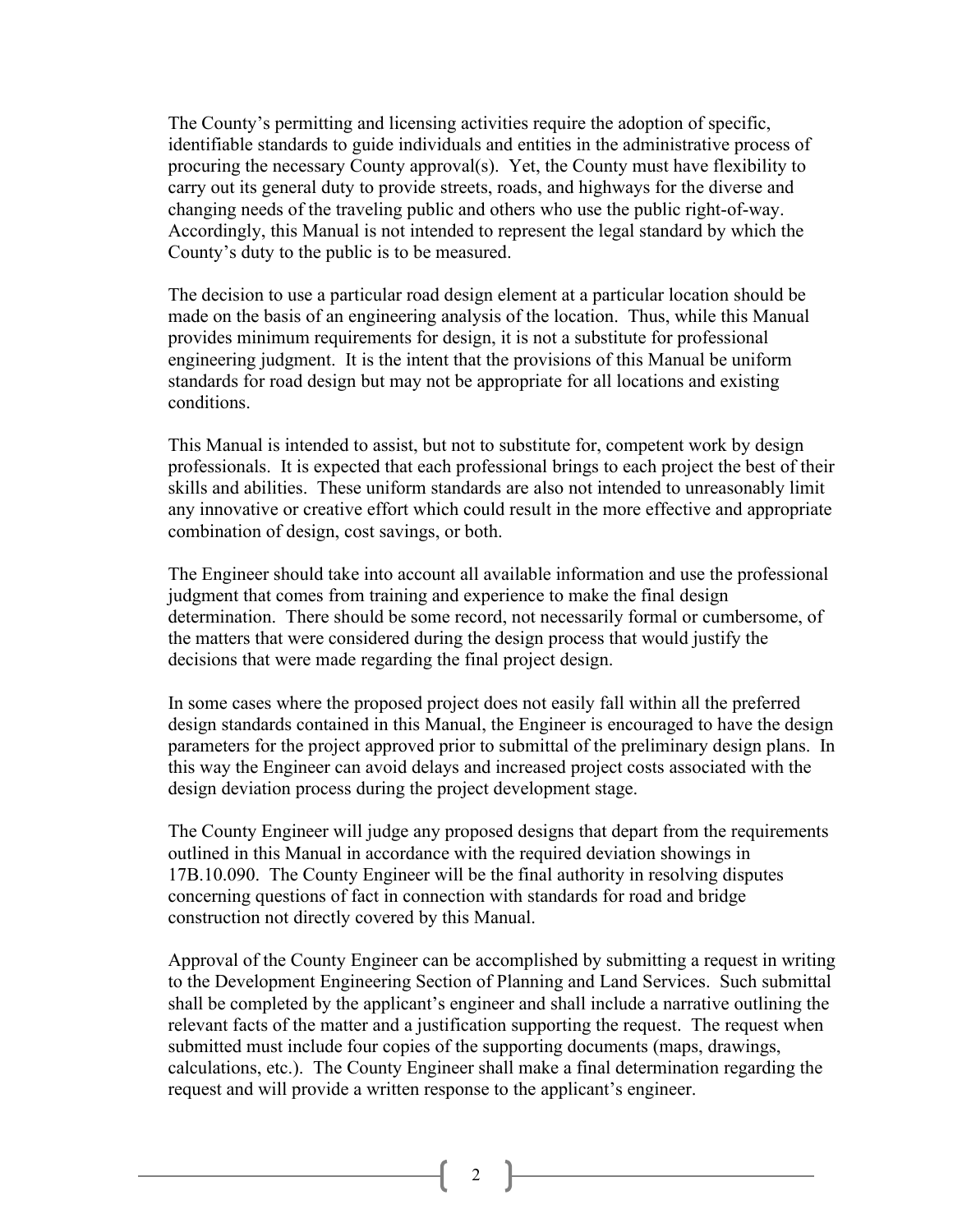When one provision of this Manual conflicts with another provision of this Manual, the more protective restriction shall control. In cases of ambiguity or difference of meaning or inconsistencies between the text of this Manual and the illustrations or graphics contained in the *Standard Drawings,* as published by the Office of the County Engineer, Pierce County, the *Standard Drawings* shall control. In case of any other ambiguity or dispute over interpretation of the provisions of this Manual, the decision of the County Engineer shall be final.

### **1-4 Relationship to Other Documents**

The most current edition of the following publications and manuals are approved for use by the County Engineer and may be used to supplement this Manual when a specific subject is not covered or discussed:

- *Standard Specifications for Road, Bridge and Municipal Construction,* as published by the Washington State Department of Transportation
- *Standard Drawings*, as published by the Office of the County Engineer, Pierce County
- *Standard Plans for Road, Bridge and Municipal Construction,* as published by the Washington State Department of Transportation
- *Manual on Uniform Traffic Control Devices,* as published by the U.S. Department of Transportation, Federal Highway Administration, as amended and approved by the Washington State Department of Transportation; commonly known as the "MUTCD"
- *Standard Specifications for Highway Bridges*, and any interim specifications, as adopted by the American Association of State Highway and Transportation Officials
- *Construction Manual,* as published by the Washington State Department of Transportation
- *Pierce County Stormwater Management and Site Development Manual,* as published by Pierce County
- *Manual on Accommodating Utilities in Pierce County Rights-of-Way*, as published by Pierce County
- *Local Agency Guidelines,* as published by the Washington State Department of Transportation, commonly known as the "LAG Manual"
- *Special Report 209 - Highway Capacity Manual,* as published by the Transportation Research Board
- *Trip Generation*, as published by the Institute of Transportation Engineers.
- *(Draft) Public Right-of-Way Accessibility Guidelines (2011 PROWAG), as supported by the Federal Highway Administration (FHWA) and used as the Americans with Disabilities Act (ADA) standards for public road right-of-way.*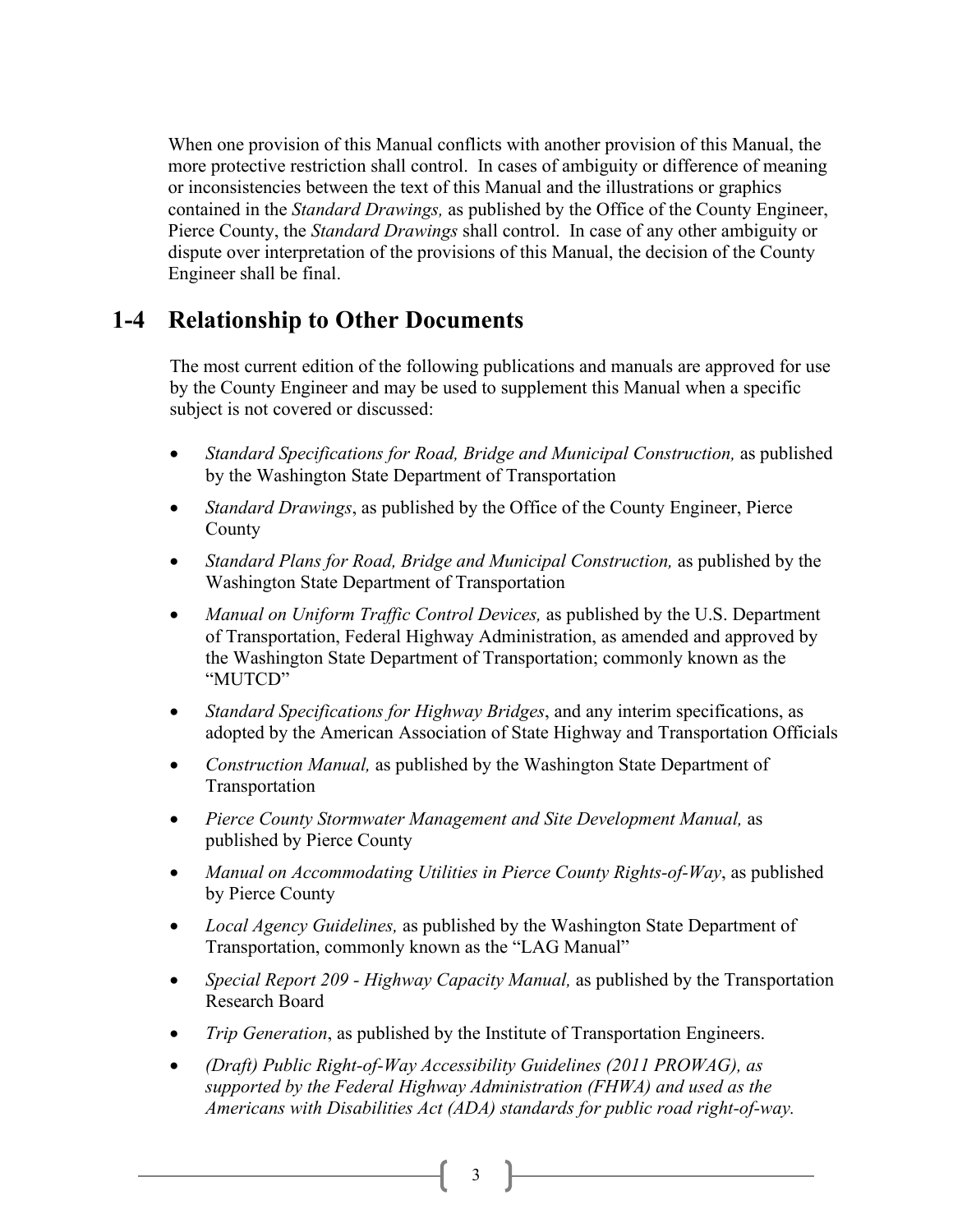• *Highway Runoff Manual* as published by Washington State Department of Transportation

The most current edition of the following publications is recognized by the County Engineer as industry authorities and may be consulted on specific subjects not covered or discussed in this Manual or the above supplemental documents:

- A *Policy on Geometric Design of Highways and Streets,* as published by the American Association of State Highway and Transportation Officials, commonly known as the "AASHTO Green Book"
- *Guide for Development of Bicycle Facilities,* as published by the American Association of State Highway and Transportation Officials
- *Plans Preparation Manual,* as published by the Washington State Department of Transportation
- *Design Manual,* as published by the Washington State Department of Transportation
- *Bridge Design Manual,* as published by the Washington State Department of Transportation
- *Roadside Design Guide,* as published by the American Association of State Highway and Transportation Officials
- *Stormwater Management Manual for Western Washington*, as published by the Washington State Department of Ecology
- *Hydraulic Manual,* as published by the Washington State Department of Transportation

The Engineer may need to consult not only this Manual, but a number of other Pierce County documents. All road plans submitted to the County for review and approval shall be consistent with these other adopted County standards or ordinances. These documents or standards include, but are not limited to:

- *Land Division and Boundary Changes*--Title 18F Pierce County Code
- *Pierce County Construction and Infrastructure Regulations*--Site Development and Storm Drainage - Title 17A Pierce County Code
- *Pierce County International Fire Code*--Chapter 17C.60 Pierce County Code
- *Development Regulations – Environmental--*Title 18D Pierce County Code
- *Washington State Environmental Policy Act* (SEPA)--Title 18D Pierce County Code
- *Development Regulations - Critical Areas--*Title 18E Pierce County Code
- *Pierce County Development Regulations - Design Standards and Guidelines--* Title 18J Pierce County Code
- *Pierce County Comprehensive Plan--*Title 19A Pierce County Code
- *Pierce County Transportation Corridors and Connectors Preservation Map-Chapter 19D.50 Pierce County Code*